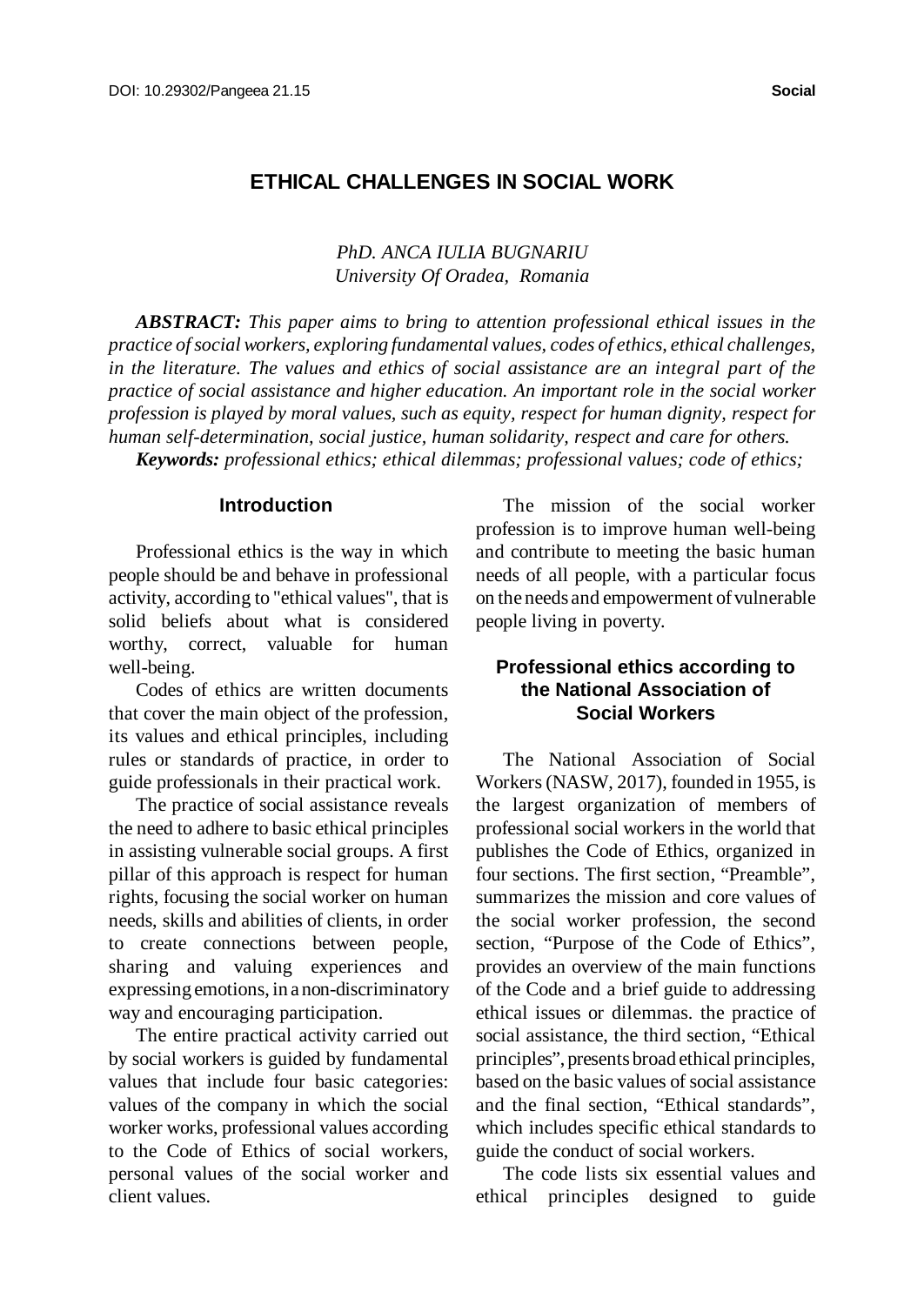practitioners and standardize the profession: service, social justice, dignity and worth of the person, the importance of human relations, integrity and competence.

In describing the first value, service, as an ethical principle adopted by social workers, their main activity includes raising the services of others above their own interest, being encouraged to voluntarily offer some of their professional skills without expecting a financial profit.

With regard to *social justice*, social workers challenge social injustice and promote ensuring access to the necessary information, services and resources, equal opportunities and active participation in decision-making, for all people.

The *dignity and value of the person* is the ethical value in which social workers respect the dignity and value of the person, treating each person in a respectful way, taking into account individual differences and cultural and ethnic diversity.

*The importance of human relations* is a basic principle for social workers, in which they recognize the central importance of human relations, involving people as partners in the process of helping, in an ongoing effort to promote, restore, maintain and improve the well-being of individuals, families, social groups, organizations and communities.

*Integrity* requires that social workers behave in a trustworthy manner, acting honestly, responsibly in order to promote ethical practices on the part of the organizations to which they are affiliated.

**Competence**. According to the National Association of Social Workers, the competent practice in social assistance includes the concept of reflective practice, which emphasizes the need for professionals to demonstrate creativity in their practice. Social workers practice in their areas of competence, develop and improve their professional expertise. They can provide services only within the limits of education, training, licensing, certification.

One of the basic principles in social assistance is related to respecting the privacy and confidentiality of individuals. Social workers must protect the confidentiality of all information obtained during the professional activity, except for compelling professional reasons, when disclosure is necessary to prevent serious, foreseeable and imminent injuries to one client or others.

## **Ethical responsibilities and ethical values of social workers towards clients**

Social workers respect a commitment to customers and have a responsibility to promote customer welfare.

*Self-determination* is one of the emblematic principles of social assistance that marks the autonomy of individuals and the right of individuals to make their own decisions as key values in social assistance (Furlong, 2003).

In the current social assistance literature (Banks, 2012 a, p. 60) three groups of complex values are presented:

- 1. respect for the dignity and worth of all human beings: the obligation to respect every human being as an individual, equally respecting and promoting human rights;
- 2. promoting well-being: consists in the continuous process ofbringing benefitsto the beneficiaries of social services and to society in general;
- 3. Promoting social justice: refers to eliminating inequalities between people and groups and promoting the equitable distribution of their social benefits and services.

Social practices can shape and guide values. Social values change over time as a result of exposure to new experiences, situations, beliefs and information (Bardi, Goodwin, 2011).

In this sense, practices shape and incorporate values, which reflect honestyand integrity and bring to the fore a performative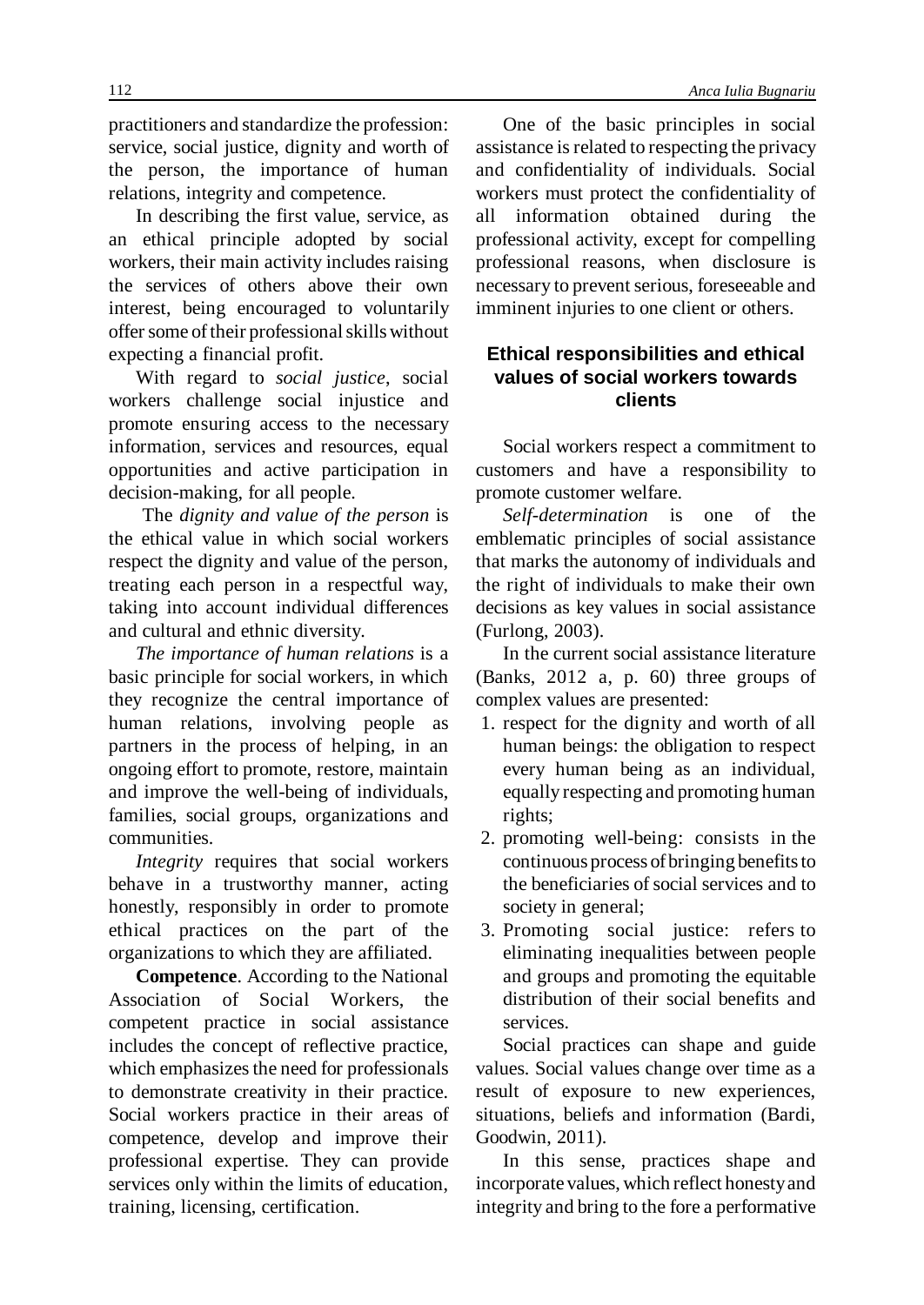understanding of values (Gehman et al., 2013). This perspective characterizes practices as tools in which values play a dynamic role in the processes of social change.

### **Ethical dilemmas**

The ethics of social assistance refers to challenges and contradictions, related to rights, responsibilities and obligations, in the daily activity of practitioners. Acting ethically involves a process of critical reflexivity (being aware of the social and political contexts in which one works and recognizing one's position, role and power). "Ethics work" (Banks, 2012) involves both emotions and reason, as well as good decision-making skills.

These ethical dilemmas are complex and difficult circumstances in which social workers have to make decisions on issues that conflict with their ethical principles, the procedures of the institution in which they work, or certain directives that may create disagreements. In some cases, ethical dilemmas refer to borderline issues in which social care practitioners face possible conflicts between their professional duties and their various personal relationships (Reamer, 2006). Other challenges that create ethical dilemmas relate to issues of confidentiality, cultural competence and competence in the field of practice.

According to Dominelii (2010), social workers play an active role in social assistance systems designed to care for, control or empower people. This can often lead to various contradictions and ethical challenges. The key values and principles identified earlier may be in conflict and social workers have to make difficult choices as to how to act and the role to play. The literature refers to dilemmas and ethical issues - difficult choices without an easy solution, where the rights, needs and interests of different parties are in conflict.

Regarding the content of ethical

challenges in social assistance, several practitioners suggest at least four main themes (Banks, 2012, p. 21):

- a. *individual rights* and welfare, in which beneficiaries of social services have the opportunity to make their own choices and make their own decisions;
- b. *public welfare*, the responsibilities of social workers are mainly related to the promotion of the good for as many people as possible;
- c. *equality, difference and structural oppression*, the responsibility of the social worker to challenge oppression and work for change in society, promoting equality, and diversity.
- d. *professional roles, limits and relationships*, the role of the social worker should be taken into account in particular situations, considerations of the boundaries between personal, professional and political life.

In the context of ethical dilemmas in the field of social assistance, practitioners have at their disposal manuals on ethics, which include sections on decision-making in difficult situations (Bowles et al., 2006; Dolgoff et al., 2012; Reamer, 2006).

In professional ethics, the emphasis is on ethical decision making, so social workers are active moral agents involved in decision making, guided by ethical principles, will be able to perform a critical analysis of relevant ethical codes, including a prior evaluation of them (professional values , assessment of rights, needs and interests).

If we refer to social values, in general people behave according to the norms of the social system to which they belong, and a change in these values will lead to a change in the behavior of these people (Manfredo et al., 2016). Values are generally conceptualized as sustainable beliefs that shape, legitimize, and incorporate change, thus enabling and constraining efforts for social change (Schwartz, 2015).

Therefore, in many countries, stricter regulations have been introduced to ensure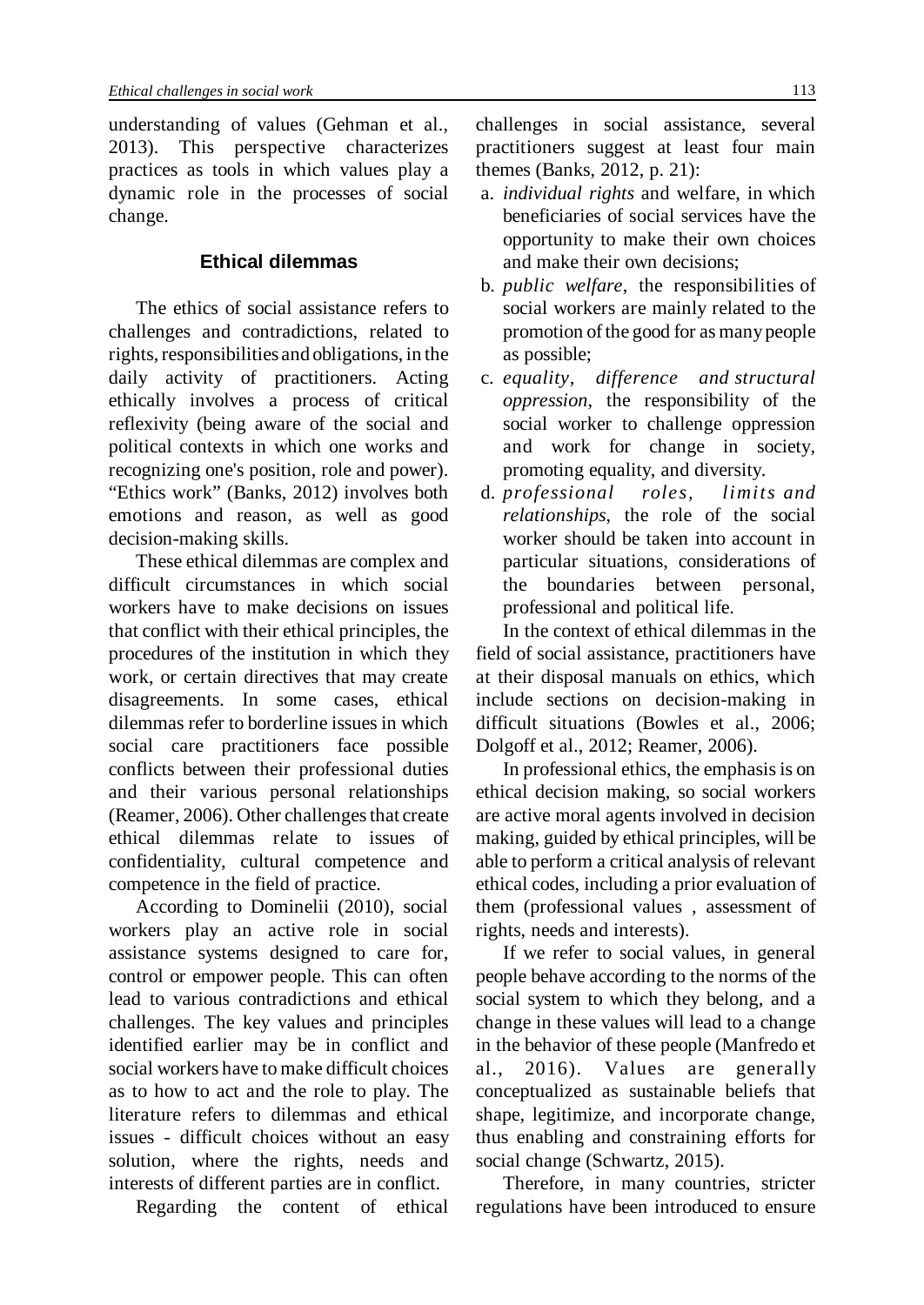efficiency and ethical conduct, and social assistance bodies have been set up, whose functions include maintaining a register of qualified professionals with the authority to remove persons from the register if it proves necessary. incompetence or unethical behavior (Orme and Rennie, 2006).

Social assistance is among the most rewarding of the professions. Social workers get a lot of satisfaction from their work with the people they support, always having a high commitment.

At the same time, there are many stressful situations in social assistance, which often start from lack of resources, limited support lack of social workers in many statutory situations.

### **Conclusions**

Throughout the world, it is a goal for social care practitioners to adhere to the ethics and principles of social assistance and to uphold the ethical standards of the practice, taking into account the high responsibility both to society and to clients and colleagues. Social work ethics is necessary to ensure that practitioners maintain a certain professional conduct established by ethics and values to ensure the legitimacy and credibility of the profession (Banks, 2010). However, the extent to which social workers adhere to the code of ethics in

#### **References**

- 1. Banks, S. (2010). *From professional ethics to ethics in professional life: reflections on learning and teaching in social work*. In D. Zaviršek, B. Rommelspacher & S. Staub-Bernasconi(eds.)Ethical Dilemmasin Social Work: International Perspective, pp. 119-132. Ljubljana: Faculty of Social Work, University of Ljubljana.
- 2. Banks, S. (2012). *Ethics and values in social work*. 4th ed. Basingstoke: Palgrave. Macmillan.19 Banks, S. (2012). Global ethics for social work? A case-based approach. In S. Banks & K. Nøhr (eds.) Practising social work ethics around the world: Cases and commentaries, pp. 1-31. Abingdon: Routledge.
- 3. Bardi, A., Goodwin, R., (2011). *The dual route to value change: individual processes and cultural moderators.* J. Cross-Cult. Psychol. 42 (2), 271–287.

practice depends on several factors: their work environment, the uniqueness of the country's legal requirements, the culture of clients, and the values and individual environments of social workers.

However, even if there is no standard method of solving it in certain situations, action is needed in all areas, even in the social field where ethical dilemmas often arise.

Whether people are prepared or not to deal with dilemmas, they arise and often people are in positions where, in a shorter or longer period of time, they are forced to make a decision.

It is possible for a professional to hold the key to a person's future at some point.

Initially, if you already have the options formulated, you need to think about the consequences they will have on the well-being of your customers and then choose the best one, even if the decision is difficult. If you do not have the solutions chosen yet, you need to find them before continuing with the other steps. Sometimes you can find the answer in existing rules and regulations, other times it is necessary to treat those rules and even your own critical behavior and use intuition, experience, empathy and any other ability you have. The decision must be made very carefully because, although we do not like it, in such situations something will always be lost so we must minimize losses.